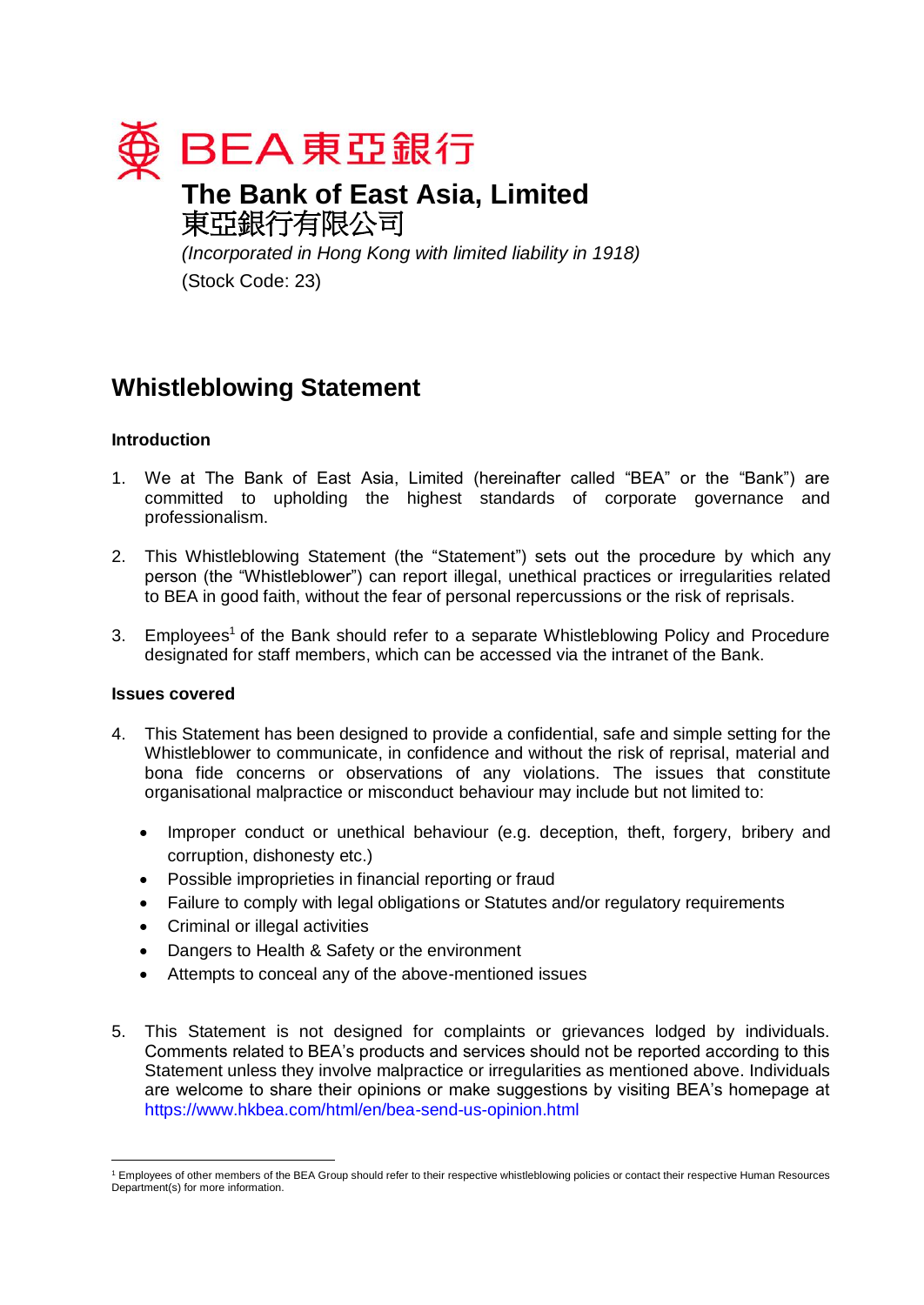# **Reporting channel**

6. Anyone who suspects that one or more issues specified above have been/are being perpetrated should report the issue(s) to:

*Head of Human Resources Department The Bank of East Asia, Limited 31/F BEA Tower, Millennium City 5 or email to: 418 Kwun Tong Road Kowloon, Hong Kong*

*[whistleblower\\_hr@hkbea.com](mailto:whistleblower_hr@hkbea.com)*

If the subject of whistleblowing is the Head of Human Resources Department or if the use of the above reporting channel is not appropriate, you can report the issue(s) to:

*The Chairman of the Audit Committee c/o Internal Audit Division The Bank of East Asia, Limited 31/F BEA Tower, Millennium City 5 or email to: 418 Kwun Tong Road Kowloon, Hong Kong [whistleblower\\_ac@hkbea.com](mailto:whistleblower_ac@hkbea.com)*

*(Please indicate "Confidential – WB" on the envelope)*

#### **Investigation**

- 7. The recipient will write/respond to the Whistleblower within 7 working days wherever reasonably practicable acknowledging that the concern has been received and the matter will be investigated independently with no delay. Where the report discloses a possible criminal offence, the Bank may refer the matter to the law enforcement agent, e.g. ICAC.
- 8. Whistleblower will be informed of the completion status of the investigation in due course.

## **Confidentiality**

- 9. All disclosures will be handled in a confidential and sensitive manner. Confidentiality of the Whistleblower will be maintained unless his/her identity has to be disclosed to conduct a thorough investigation in compliance with relevant laws and regulations, and/or guideline and to provide accused individuals with their legal rights to defend.
- 10. In order not to jeopardise the investigation, the Whistleblower must not disclose any information regarding whistleblowing matters to any third parties, including but not limited to family members, friends, colleagues and customers, etc, except in the circumstances where disclosure to a law enforcement agency (e.g. ICAC) and/or regulator (e.g. Hong Kong Monetary Authority, Securities & Futures Commission) is required by laws.

#### **Protection against retaliation**

11. The Bank will not retaliate against a Whistleblower. Any Whistleblower who believes he/she is being retaliated against must inform the Bank immediately by following the same reporting channel as indicated above.